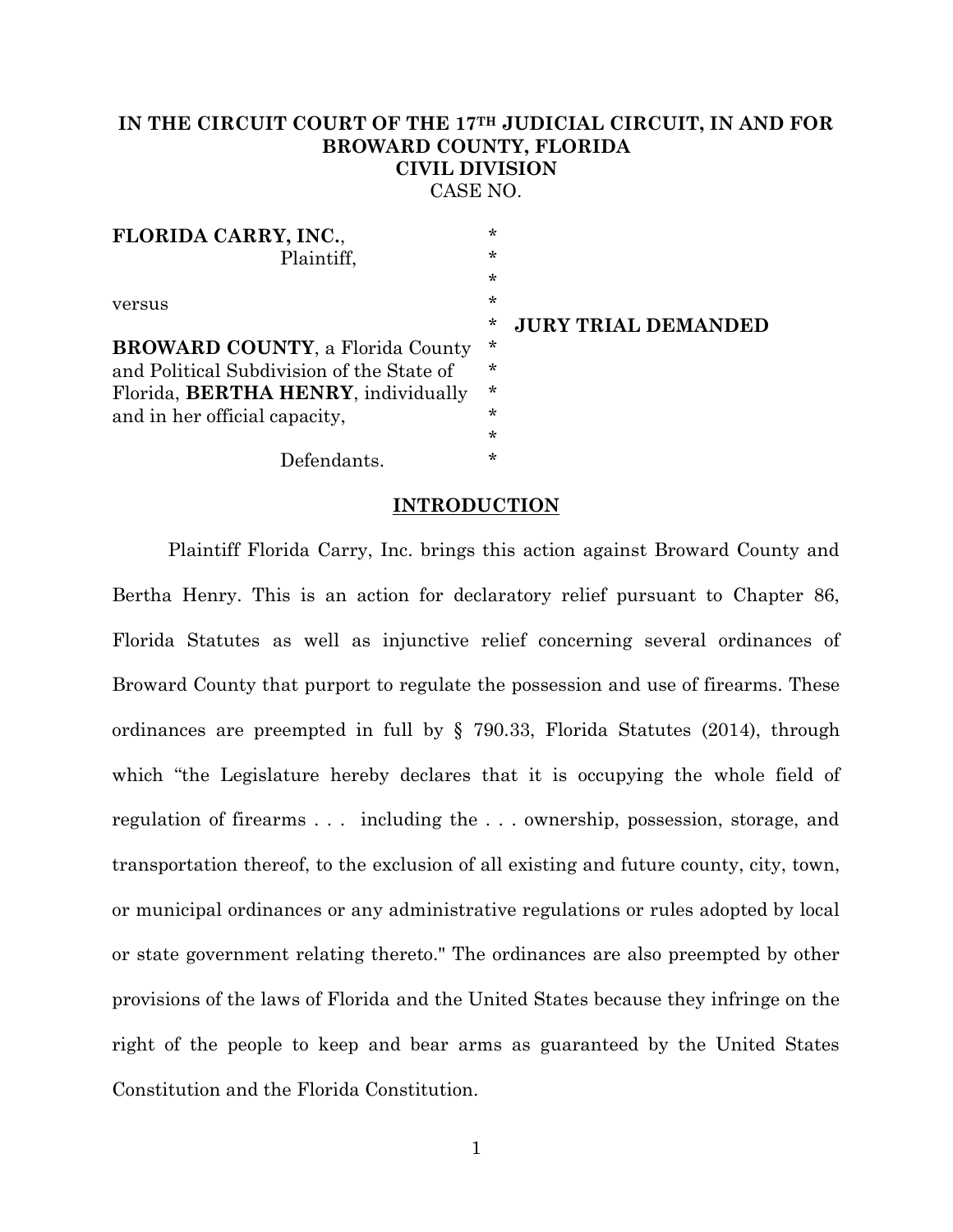#### **JURISDICTION**

<span id="page-1-0"></span>1. The Court has jurisdiction over this action pursuant to § 86.011, Florida Statutes, for declaratory judgment and injunctive relief.

2. This Court has jurisdiction over this action pursuant to §790.33(f), Florida Statutes.

3. This is also an action for damages in excess of \$15,000.00 and/or statutory fines.

4. Plaintiff has statutory standing to bring this action because Plaintiff's membership consists of individuals who are eligible and seek to protect and exercise their rights to keep and to bear arms, including but not limited to firearms, pursuant to the Constitution and laws of the United States and the State of Florida, and who are substantially affected by the preempted rules and regulations enacted by Defendants.

5. All conditions precedent have been satisfied and/or waived.

#### **PARTIES**

6. Plaintiff Florida Carry, Inc. is a non-profit association incorporated under the laws of Florida with its principal place of business in Port Orange, Florida. Plaintiff's membership consists of individuals who seek to protect and exercise their rights to keep and to bear arms, including but not limited to firearms, and to protect their right of self-defense under the Constitution and laws of the United States and the State of Florida. Plaintiff's members desire statewide uniformity regarding the laws governing the purchase, sale, transfer, taxation,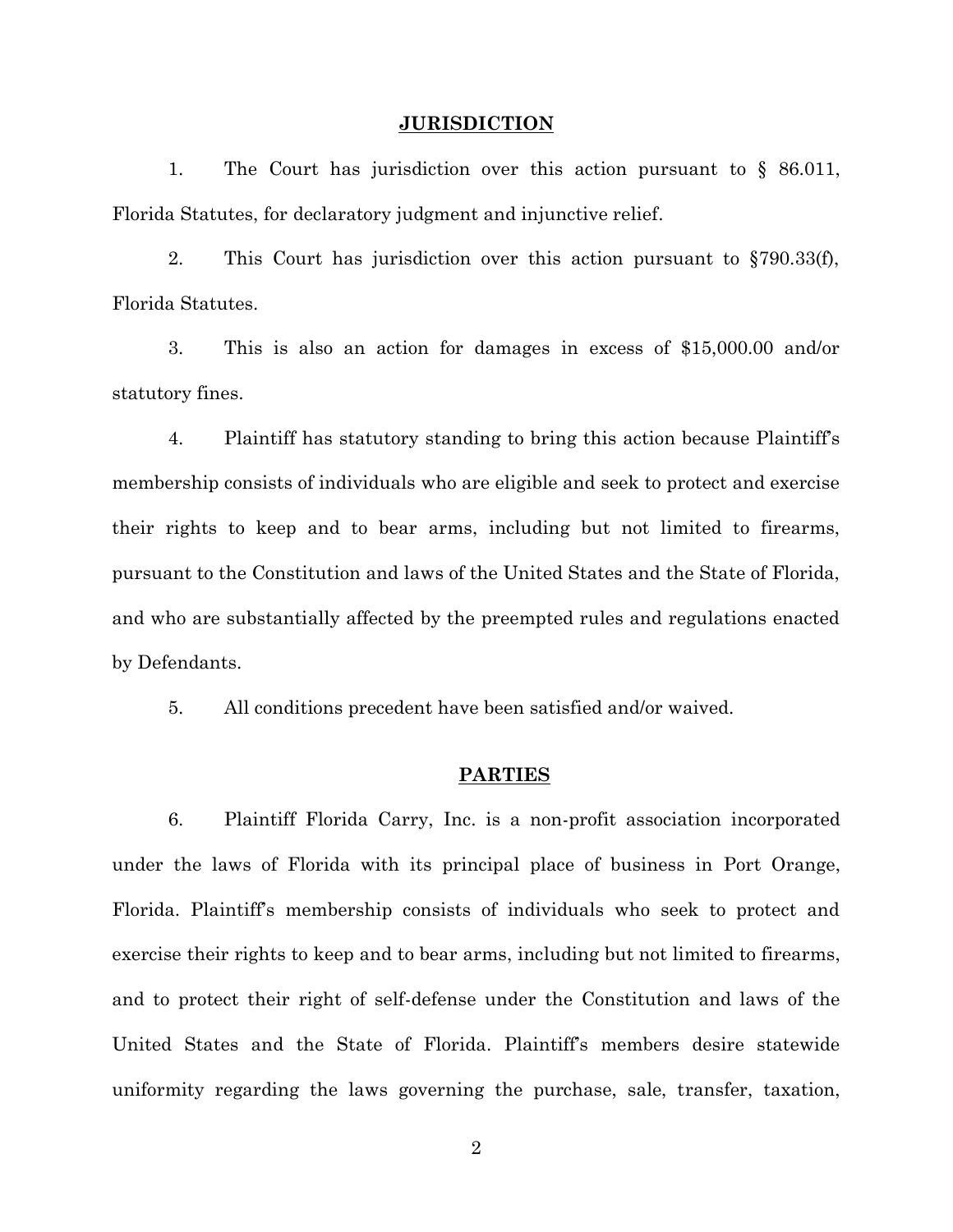manufacture, ownership, possession, storage, and transportation of firearms and ammunition. Plaintiff has standing to sue pursuant to  $\S 790.33(3)$ (f).

7. Defendant Broward County is a County and political subdivision of the State of Florida, duly organized and existing under Florida law.

8. Defendant Bertha Henry is the County Administrator for Broward County. Henry is the chief executive officer of Broward County Government and directs the day-to-day functions of County government.

### **GENERAL ALLEGATIONS**

9. The Florida Legislature in 1987 enacted § 790.33, Florida Statutes, expressly stating the Florida Legislature's intent to occupy the entire field of firearms and ammunition regulations. In its current form, § 790.33, known as the Joe Carlucci Uniform Firearms Act, provides in pertinent part, as follows:

Except as expressly provided by the State Constitution or general law, the Legislature hereby declares that it is occupying the whole field of regulation of firearms and ammunition, including the purchase, sale, transfer, taxation, manufacture, ownership, possession, storage, and transportation thereof, to the exclusion of all existing and future county, city, town, or municipal ordinances or any administrative regulations or rules adopted by local or state government relating thereto. Any such existing ordinances, rules, or regulations are hereby declared null and void.

10. By so enacting, the Florida Legislature made its governing body the only Florida governmental entity that may enact, promulgate, and enforce laws regulating firearms and ammunition. Section 790.33 ensures uniformity in firearms regulations throughout the State of Florida by guaranteeing that laws do not vary from county to county and city to city. Local and municipal governments seeking the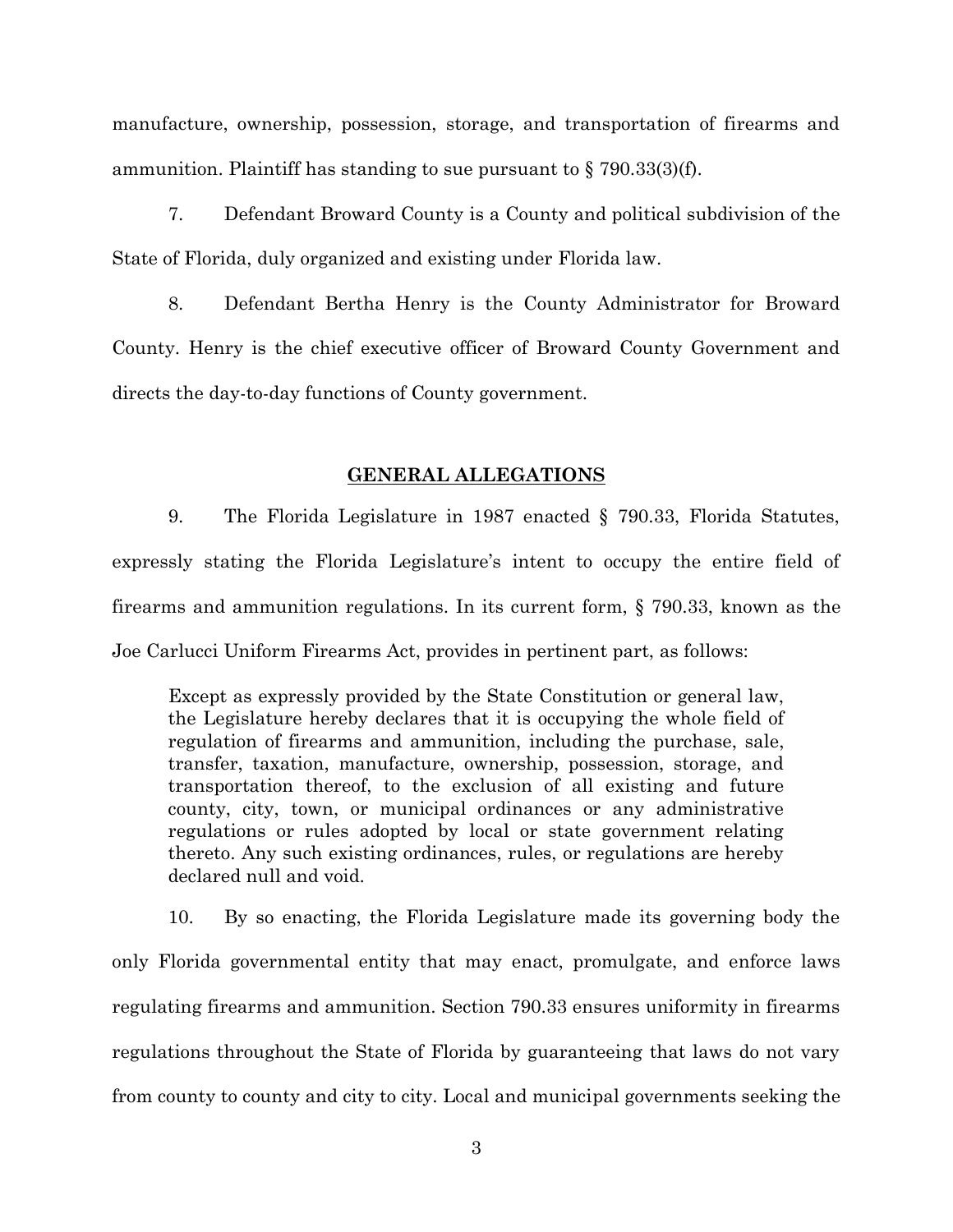enactment of firearm and ammunition regulations must pursue statewide legislative action.

11. More than twenty-five years later, Broward County has continued promulgating and enacting county ordinances that unlawfully regulate the purchase, sale, transfer, taxation, manufacture, ownership, possession, storage, and transportation of firearms and ammunitions.

12. These ordinances violate the letter and spirit of § 790.33, Florida Statutes. These offending and conflicting ordinances are illegal and unauthorized, and must be declared invalid. Broward County must be enjoined from enacting and continuing the laws that violate § 790.33.

## **COUNT I- VIOLATION OF** § **790.33, FLORIDA STATUTES** (By the Continued Promulgation of  $\S 2-137.1(e)$ )

13. Plaintiff repeats and realleges paragraphs [1](#page-1-0) through 12, incorporating them by reference herein.

14. Pursuant to § 790.33, Florida Statutes, the Legislature has expressly preempted the entire field of firearms and ammunition regulation, including but not limited to, the definition of firearms, the method and place of carry, the manner of use, and who may possess firearms where firearms may be possessed.

15. Article I, Sec. 8, of the Florida Constitution reserves to the Legislature the exclusive authority to regulate the manner of bearing arms.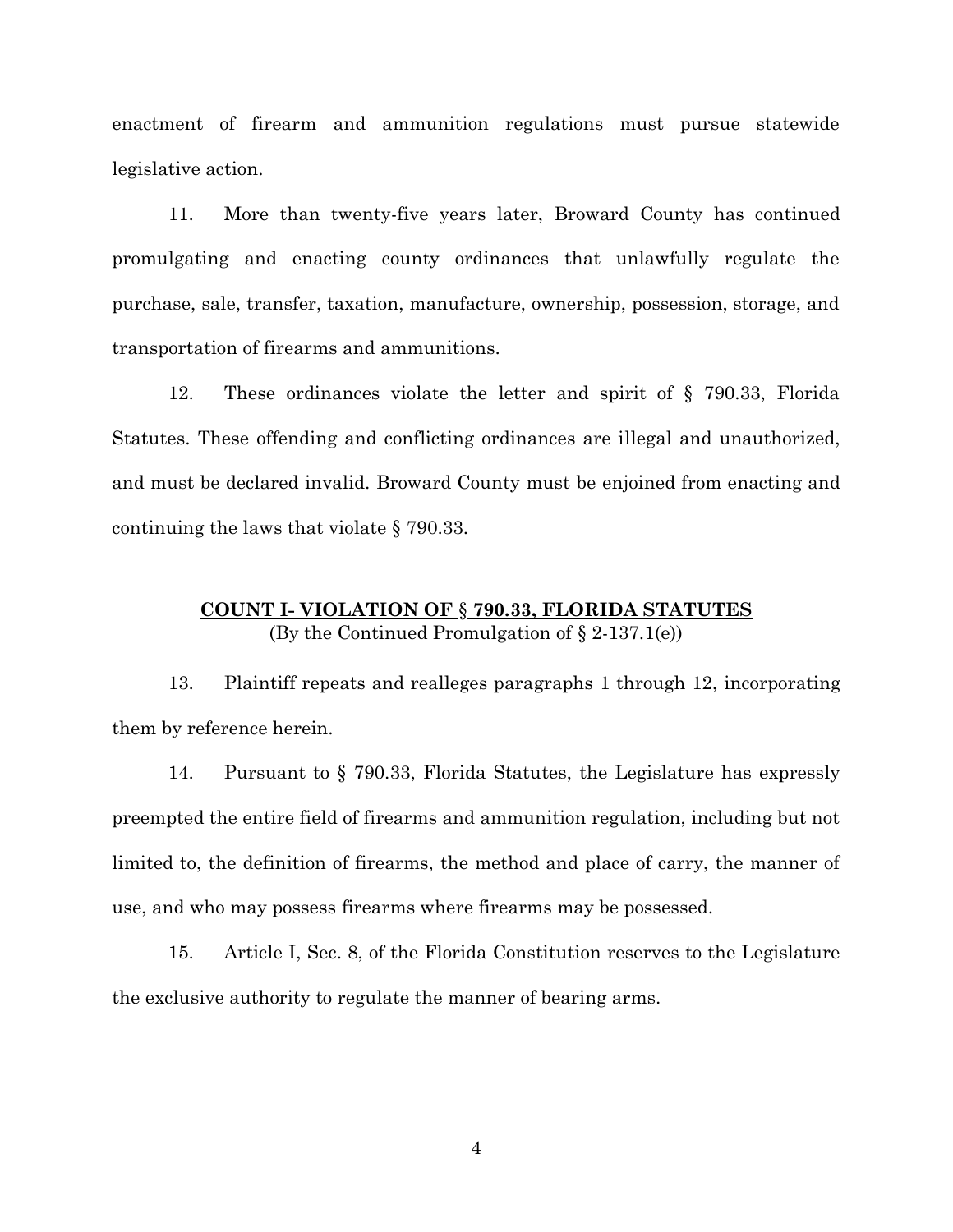16. The Defendants have enacted and have continued to promulgate

Section 2-137.1(e) in its Code of Ordinances. Section 2-137.1(e) regulates the

possession of weapons outside the sterile zone at North Perry Airport:

*Weapons.*

(1)

Unless duly authorized by law, no person, other than federal, state, or local law enforcement officers on duty, shall carry or transport any weapon on the Airport in a manner contrary to governing law.

(2)

No person shall discharge any firearm on the Airport, except in the performance of official duties requiring the discharge thereof, or in the lawful defense of life or property.

(3)

No person shall furnish, give, sell or trade any weapon or simulated weapon on the Airport unless authorized under appropriate lease with or permit issued by the County.

17. This regulation is unconstitutional and in violation of § 790.33, Florida

Statutes.

Plaintiff seeks:

18. A declaration that Section 2-137.1(e) is invalid;

19. An award of actual and statutory damages and/or fines;

20. An injunction against the enforcement of Section 2-137.1(e) by

Broward County and any agent thereof;

21. An order to remove Section 2-137.1(e) from any signage, brochures,

pamphlets, or any other printed or published materials promulgating this rule;

22. An order requiring that the Defendants repeal Section  $2-137.1(e)$ ;

23. A finding that the Defendants have knowingly and willfully violated

the provisions of § 790.33, Florida Statutes;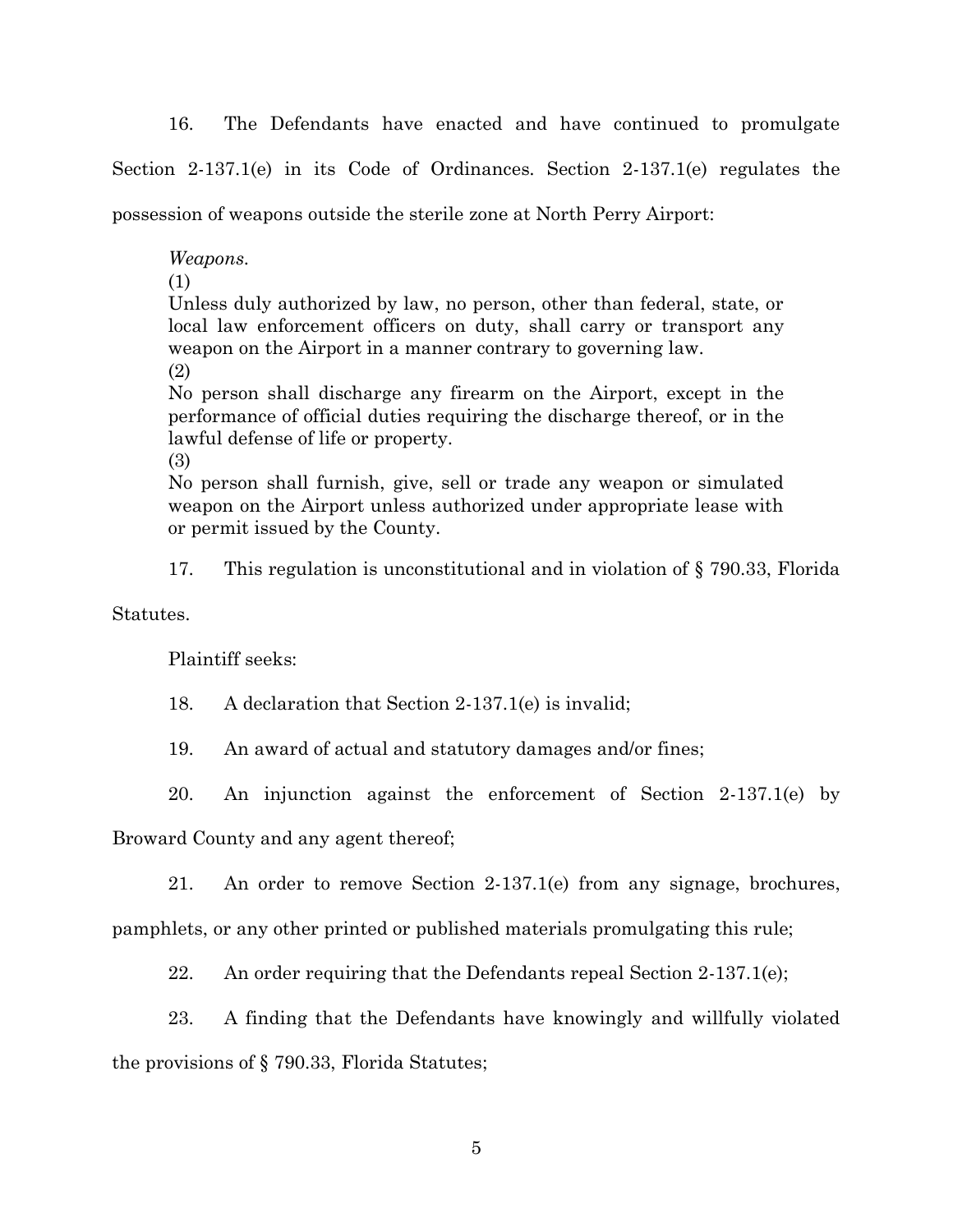24. An award of attorneys' fees and costs and all other relief deemed just and equitable.

## **COUNT II - VIOLATION OF** § **790.33, FLORIDA STATUTES** (By the Continued Promulgation of § 2-39(e))

25. Plaintiff repeats and realleges paragraphs [1](#page-1-0) through 12, incorporating them by reference herein.

26. Pursuant to § 790.33, Florida Statutes, the Legislature has expressly preempted the entire field of firearms and ammunition regulation, including but not limited to, the definition of firearms, the method and place of carry, the manner of use, and who may possess firearms where firearms may be possessed.

27. Article I, Sec. 8, of the Florida Constitution reserves to the Legislature the exclusive authority to regulate the manner of bearing arms.

28. The Defendants have enacted and have continued to promulgate Section 2-39(e) in its Code of Ordinances. Section 2-39(e) regulates the possession of weapons outside the sterile zone at Fort Lauderdale-Hollywood International Airport:

Weapons.

(1)

Unless duly authorized by law, no person, other than federal, state, or local law enforcement officers on duty, shall carry or transport any weapon on the Airport in a manner contrary to governing law. (2)

No person shall discharge any gun on the Airport, except in the performance of official duties requiring the discharge thereof, or in the lawful defense of life or property.

(3)

No person shall furnish, give, sell, or trade any weapon or simulated weapon on the Airport unless authorized under appropriate lease with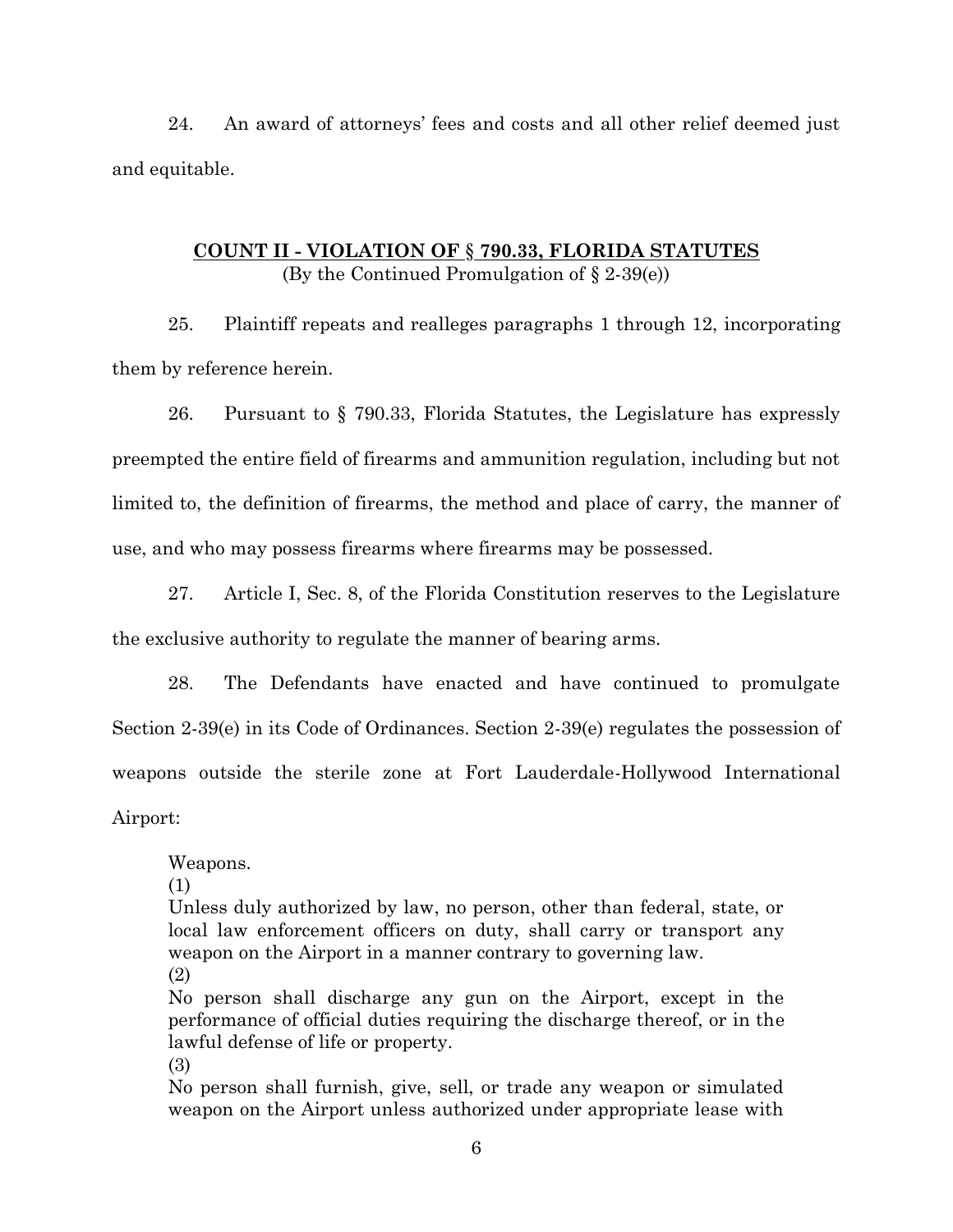or permit issued by the County.

29. This regulation is unconstitutional and in violation of § 790.33, Florida Statutes.

Plaintiff seeks:

30. A declaration that Section 2-39(e) is invalid;

31. An award of actual and statutory damages and/or fines;

32. An injunction against the enforcement of Section 2-39(e) by Broward County and any agent thereof;

33. An order to remove Section 2-137.1(e) from any signage, brochures, pamphlets, or any other printed or published materials promulgating this rule;

34. An order requiring that the Defendants repeal Section 2-39(e);

35. A finding that the Defendants have knowingly and willfully violated the provisions of § 790.33, Florida Statutes;

36. An award of attorneys' fees and costs and all other relief deemed just and equitable.

# **COUNT III - VIOLATION OF** § **790.33, FLORIDA STATUTES** (By the Continued Promulgation of Section 7-5.01(i))

37. Plaintiff repeats and realleges paragraphs [1](#page-1-0) through 12, incorporating them by reference herein.

38. Pursuant to § 790.33, Florida Statutes, the Legislature has expressly preempted the entire field of firearms and ammunition regulation, including but not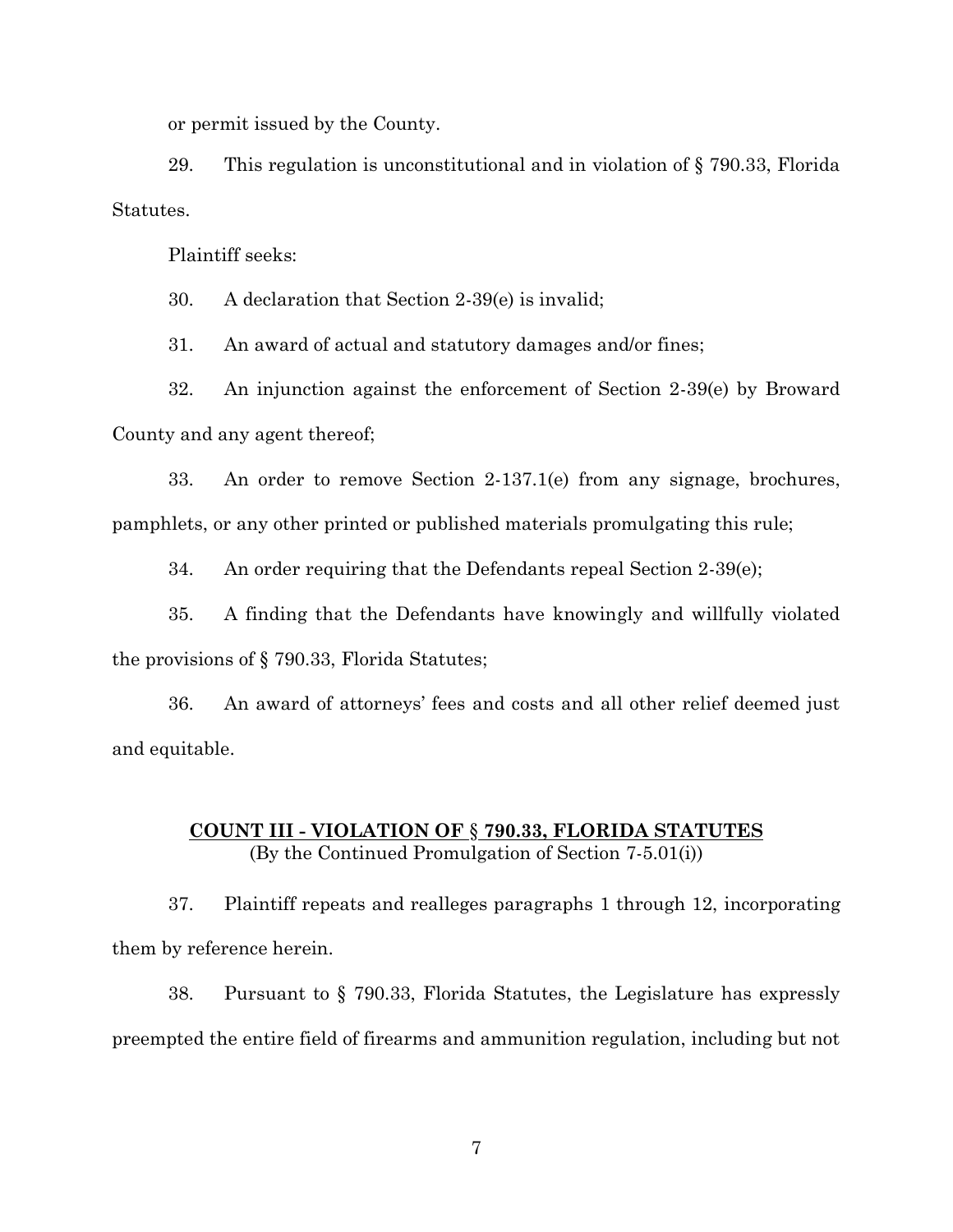limited to, the definition of firearms, the method and place of carry, the manner of use, and who may possess firearms where firearms may be possessed.

39. Article I, Sec. 8, of the Florida Constitution reserves to the Legislature the exclusive authority to regulate the manner of bearing arms.

40. The Defendants have enacted and have continued to promulgate Section 7-5.01(i) in its Code of Ordinances. Section 7-5.01(i) prohibits firearms on the premises of child care facilities:

Firearms: No firearms shall be kept on the premises of the child care facility.

41. This regulation is unconstitutional and in violation of § 790.33, Florida Statutes.

Plaintiff seeks:

42. A declaration that Section 7-5.01(i) is invalid;

43. An award of actual and statutory damages and/or fines;

44. An injunction against the enforcement of Section 7-5.01(i) by Broward County and any agent thereof;

45. An order to remove Section 7-5.01(i) from any signage, brochures, pamphlets, or any other printed or published materials promulgating this rule;

46. An order requiring that the Defendants repeal Section 7-5.01(i);

47. A finding that the Defendants have knowingly and willfully violated the provisions of § 790.33, Florida Statutes;

48. An award of attorneys' fees and costs and all other relief deemed just and equitable.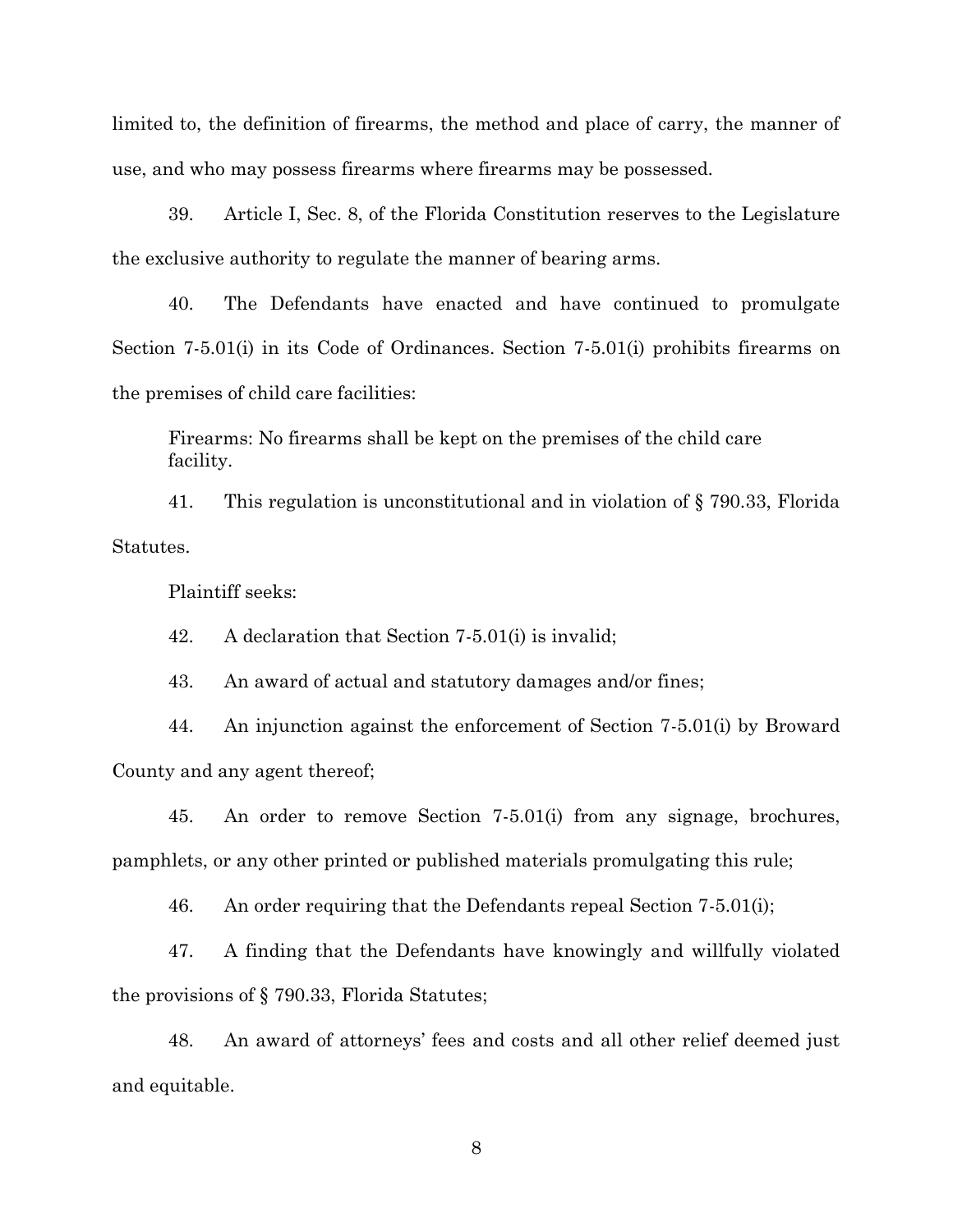# **COUNT IV - VIOLATION OF** § **790.33, FLORIDA STATUTES** (By the Continued Promulgation of Section 20-295(I)(f))

49. Plaintiff repeats and realleges paragraphs [1](#page-1-0) through 12, incorporating them by reference herein.

50. Pursuant to § 790.33, Florida Statutes, the Legislature has expressly preempted the entire field of firearms and ammunition regulation, including but not limited to, the definition of firearms, the method and place of carry, the manner of use, and who may possess firearms where firearms may be possessed.

51. Article I, Sec. 8, of the Florida Constitution reserves to the Legislature the exclusive authority to regulate the manner of bearing arms.

52. The Defendants have enacted and have continued to promulgate Section 20-295(I)(f) in its Code of Ordinances. Section 20-295(I)(f) regulates the possession of firearms on the premises of child care homes:

If any firearms are kept in the family child care home, they must be stored, unloaded, and locked in a cabinet.

53. This regulation is unconstitutional and in violation of § 790.33, Florida Statutes.

Plaintiff seeks:

54. A declaration that Section 20-295(I)(f) is invalid;

55. An award of actual and statutory damages and/or fines;

56. An injunction against the enforcement of Section 20-295(I)(f) by Broward County and any agent thereof;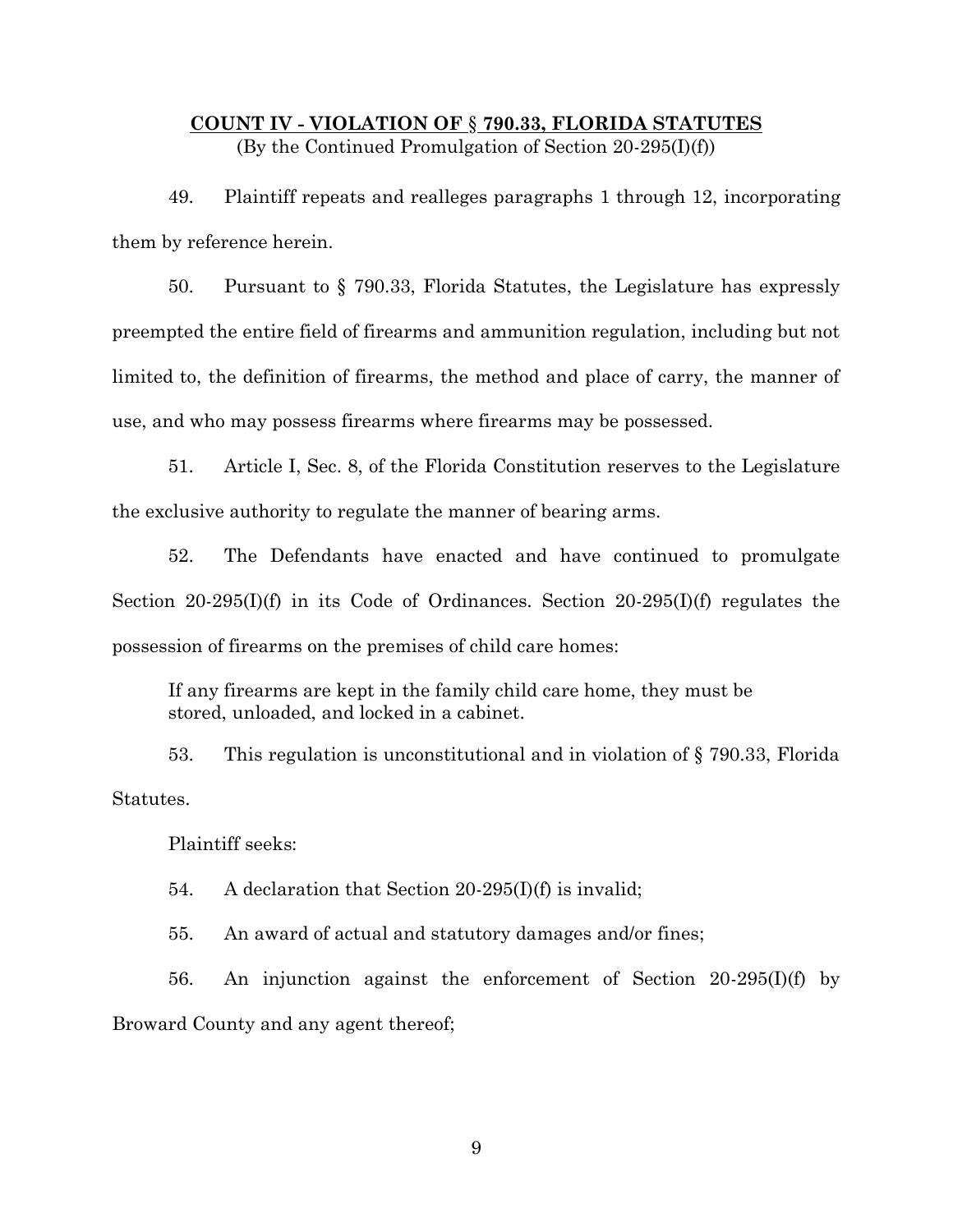57. An order to remove Section 20-295(I)(f) from any signage, brochures, pamphlets, or any other printed or published materials promulgating this rule;

58. An order requiring that the Defendants repeal Section 20-295(I)(f);

59. A finding that the Defendants have knowingly and willfully violated the provisions of § 790.33, Florida Statutes;

60. An award of attorneys' fees and costs and all other relief deemed just and equitable.

## **COUNT VI - VIOLATION OF** § **790.33, FLORIDA STATUTES** (By the Continued Promulgation of Section 22½-9A(v))

61. Plaintiff repeats and realleges paragraphs [1](#page-1-0) through 12, incorporating them by reference herein.

62. Pursuant to § 790.33, Florida Statutes, the Legislature has expressly preempted the entire field of firearms and ammunition regulation, including but not limited to, the definition of firearms, the method and place of carry, the manner of use, and who may possess firearms where firearms may be possessed.

63. Article I, Sec. 8, of the Florida Constitution reserves to the Legislature the exclusive authority to regulate the manner of bearing arms.

64. The Defendants have enacted and have continued to promulgate Section  $22\frac{1}{2}$ -9A(v) in its Code of Ordinances. Section  $22\frac{1}{2}$ -9A(v) regulates the possession of firearms by "common motor carriers":

Possession of firearms, switchblades, knives, clubs, or other weapons by operators, inconsistent with Chapter 790, F.S., whether in the vehicle or on the person, is prohibited.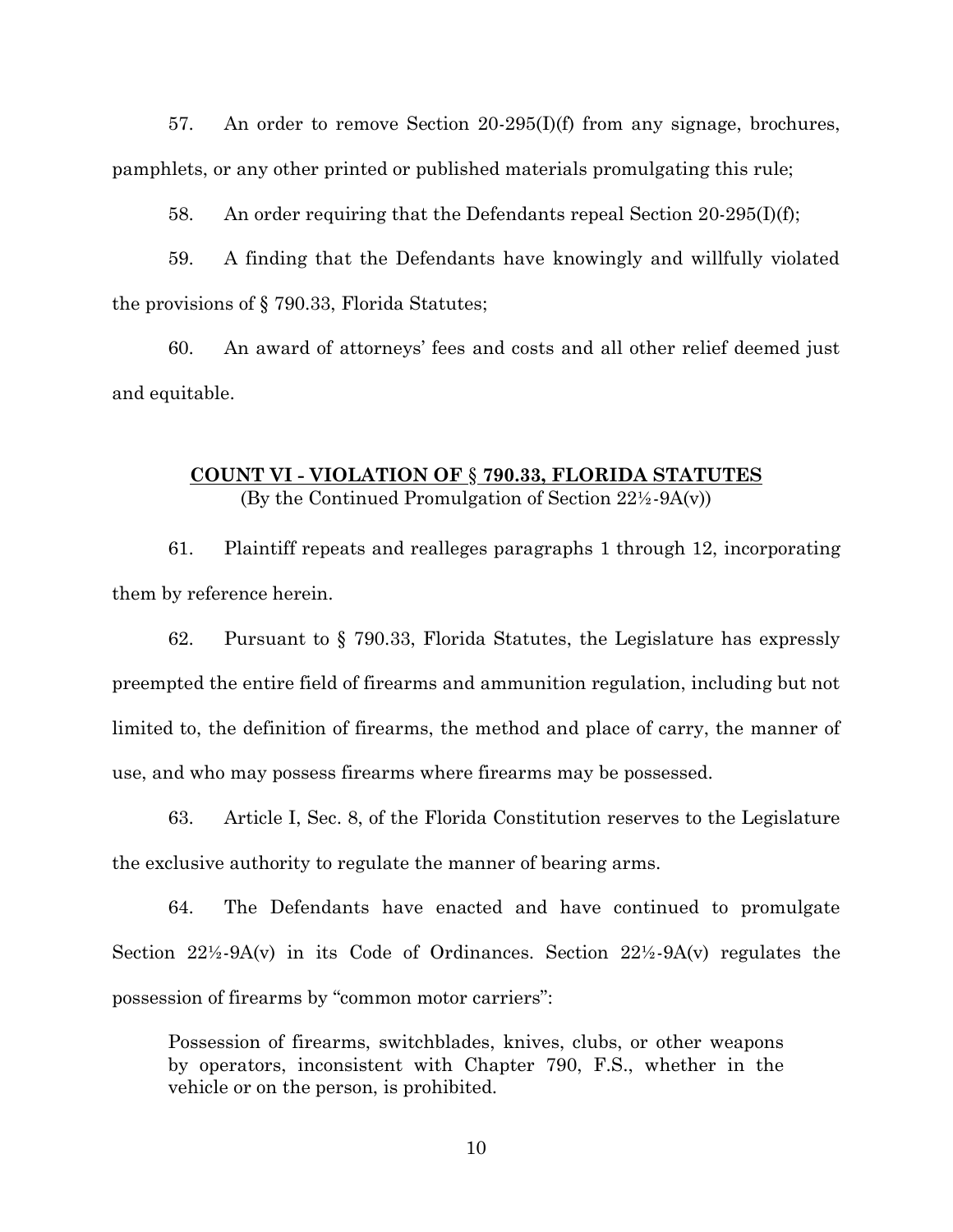65. This regulation is unconstitutional and in violation of § 790.33, Florida Statutes.

Plaintiff seeks:

66. A declaration that Section  $22\frac{1}{2}$ -9A(v) is invalid;

67. An award of actual and statutory damages and/or fines;

68. An injunction against the enforcement of Section 22½-9A(v) by Broward County and any agent thereof;

69. An order to remove Section  $22\frac{1}{2}$ -9A(v) from any signage, brochures, pamphlets, or any other printed or published materials promulgating this rule;

70. An order requiring that the Defendants repeal Section  $22\frac{1}{2}$ -9A(v);

71. A finding that the Defendants have knowingly and willfully violated the provisions of § 790.33, Florida Statutes;

72. An award of attorneys' fees and costs and all other relief deemed just and equitable.

## **COUNT VII - VIOLATION OF** § **790.33, FLORIDA STATUTES** (By the Continued Promulgation of Section 25½-6(b))

73. Plaintiff repeats and realleges paragraphs [1](#page-1-0) through 12, incorporating them by reference herein.

74. Pursuant to § 790.33, Florida Statutes, the Legislature has expressly preempted the entire field of firearms and ammunition regulation, including but not limited to, the definition of firearms, the method and place of carry, the manner of use, and who may possess firearms where firearms may be possessed.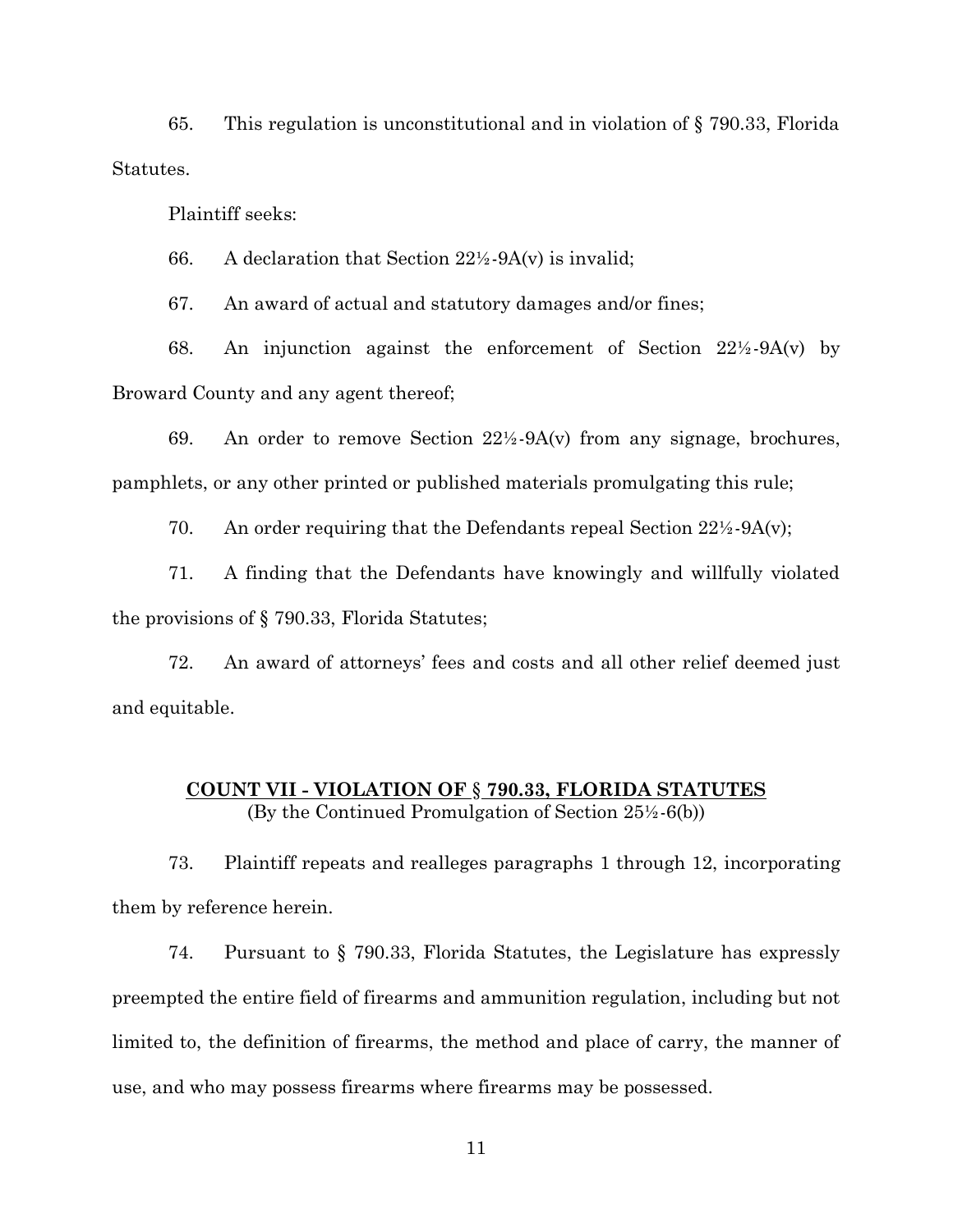75. Article I, Sec. 8, of the Florida Constitution reserves to the Legislature the exclusive authority to regulate the manner of bearing arms.

76. The Defendants have enacted and have continued to promulgate Section 25½-6(b) in its Code of Ordinances. Section 25½-6(b) regulates the possession and discharge of firearms in county parks:

*Firearms, weapons.* Possession or discharge of any instrument that fires a potentially dangerous projectile, gas or liquid is prohibited except in designated areas.

77. This regulation is unconstitutional and in violation of § 790.33, Florida Statutes.

Plaintiff seeks:

78. A declaration that Section 25½-6(b) is invalid;

79. An award of actual and statutory damages and/or fines;

80. An injunction against the enforcement of Section 25½-6(b) by Broward

County and any agent thereof;

81. An order to remove Section 25½-6(b) from any signage, brochures, pamphlets, or any other printed or published materials promulgating this rule;

82. An order requiring that the Defendants repeal Section 25½-6(b);

83. A finding that the Defendants have knowingly and willfully violated the provisions of § 790.33, Florida Statutes;

84. An award of attorneys' fees and costs and all other relief deemed just and equitable.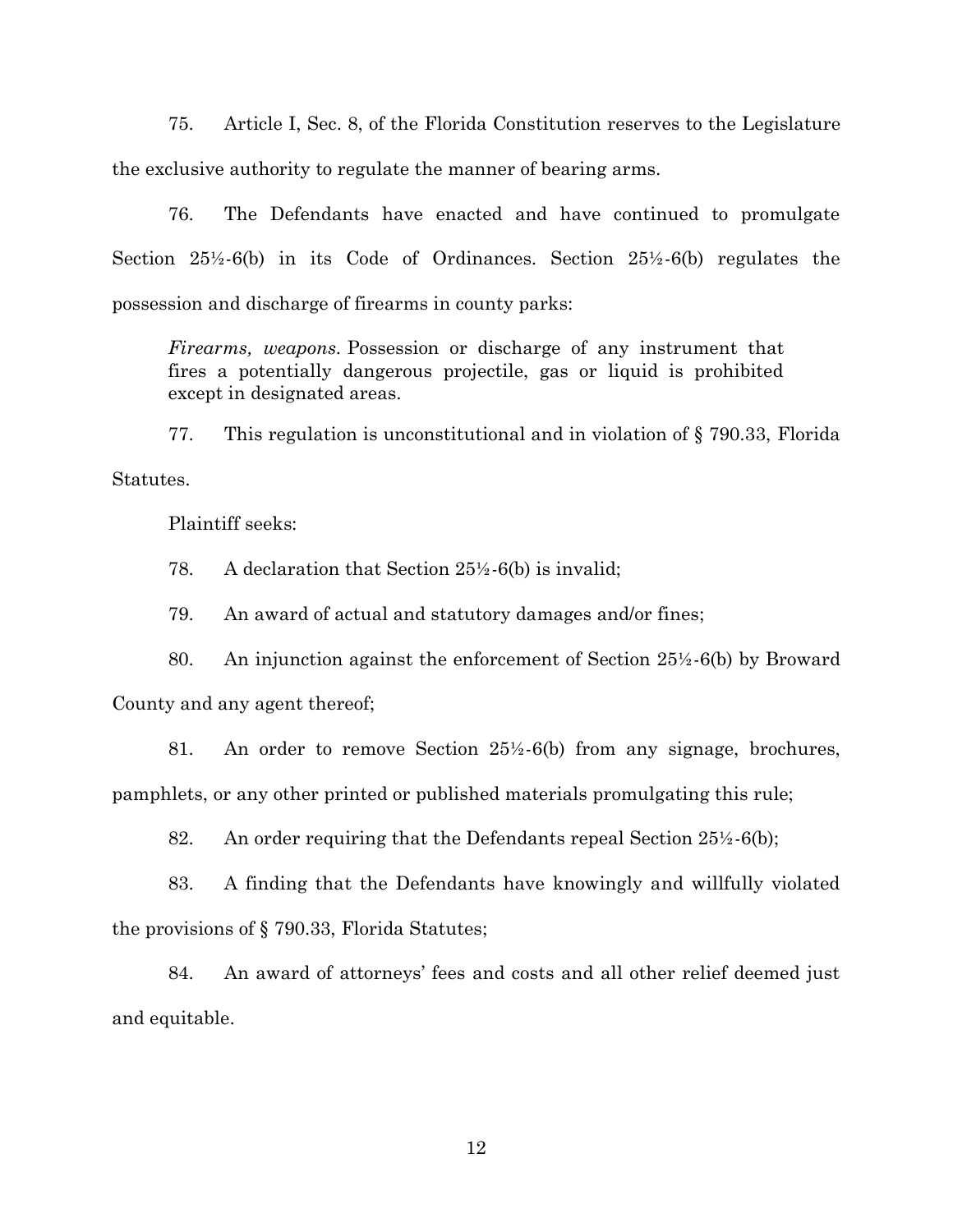# **COUNT VIII - VIOLATION OF** § **790.33, FLORIDA STATUTES** (By the Continued Promulgation of Section 21-8)

85. Plaintiff repeats and realleges paragraphs [1](#page-1-0) through 12, incorporating them by reference herein.

86. Pursuant to § 790.33, Florida Statutes, the Legislature has expressly preempted the entire field of firearms and ammunition regulation, including but not limited to, the definition of firearms, the method and place of carry, the manner of use, and who may possess firearms where firearms may be possessed.

87. Article I, Sec. 8, of the Florida Constitution reserves to the Legislature the exclusive authority to regulate the manner of bearing arms.

88. The Defendants have enacted and have continued to promulgate

Section 21-8 in its Code of Ordinances. Section 21-8 prohibits the discharge of

firearms in unincorporated areas of Broward County and provides, in pertinent

part, as follows:

(c)

No person shall discharge a firearm where he knows or should reasonably be expected to know the trajectory of the expelled projectile to be on or over any unpaved public road, highway or street in the unincorporated area of Broward County, Florida.

(d)

No person shall discharge a firearm, other than a shotgun firing shot, where he knows or should reasonably be expected to know the trajectory of the expelled projectile to be within one thousand two hundred fifty (1,250) feet of any unpaved public road, highway or street in the unincorporated area of Broward County, Florida.

(e)

No person shall discharge a firearm other than a shotgun firing shot where he knows or should reasonably be expected to know the trajectory of the expelled projectile to be in the general direction of, and within two thousand six hundred forty (2,640) feet of any open space that is being used for a recreational activity including but not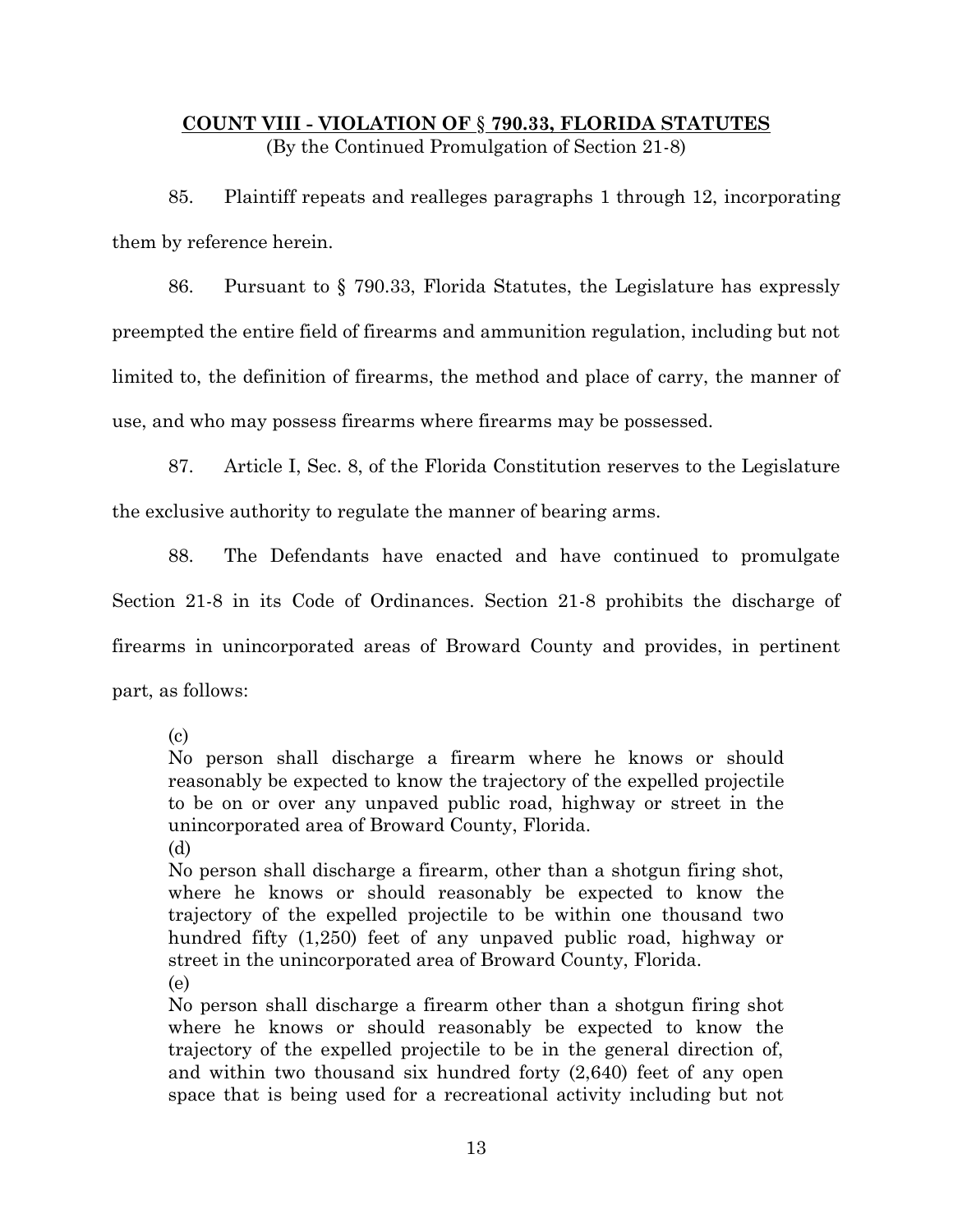limited to parks, picnic areas, golf courses or fishing camps, in the unincorporated area of Broward County, Florida. No person shall discharge a shotgun firing shot where he knows or should reasonably be expected to know the trajectory of the expelled shot to be in the general direction of, and within one thousand two hundred fifty (1,250) feet of any open space that is being used for a recreational activity including but not limited to parks, picnic areas, golf courses or fishing camps, in the unincorporated area of Broward County, Florida. (f)

No person shall discharge a firearm other than a shotgun firing shot where he knows or should be reasonably expected to know the trajectory of the expelled projectile to be in the general direction of, and within two thousand six hundred forty (2,640) feet of any occupied or unoccupied public building, private building, vessel, ship or aircraft in the unincorporated areas of Broward County, Florida. No person shall discharge a shotgun firing shot where he knows or should be reasonably expected to know the trajectory of the expelled shot to be in the general direction of and within one thousand two hundred fifty (1,250) feet of any occupied or unoccupied public building, private building, vessel, ship or aircraft in the unincorporated area of Broward County, Florida.

. . . .

(j)

Persons violating any of the provisions of this section shall be punished as provided by law.

89. This regulation is unconstitutional and in violation of § 790.33, Florida

Statutes.

Plaintiff seeks:

90. A declaration that Section 21-8 is invalid;

91. An award of actual and statutory damages and/or fines;

92. An injunction against the enforcement of Section 21-8 by Broward

County and any agent thereof;

93. An order to remove Section 21-8 from any signage, brochures, pamphlets, or any other printed or published materials promulgating this rule;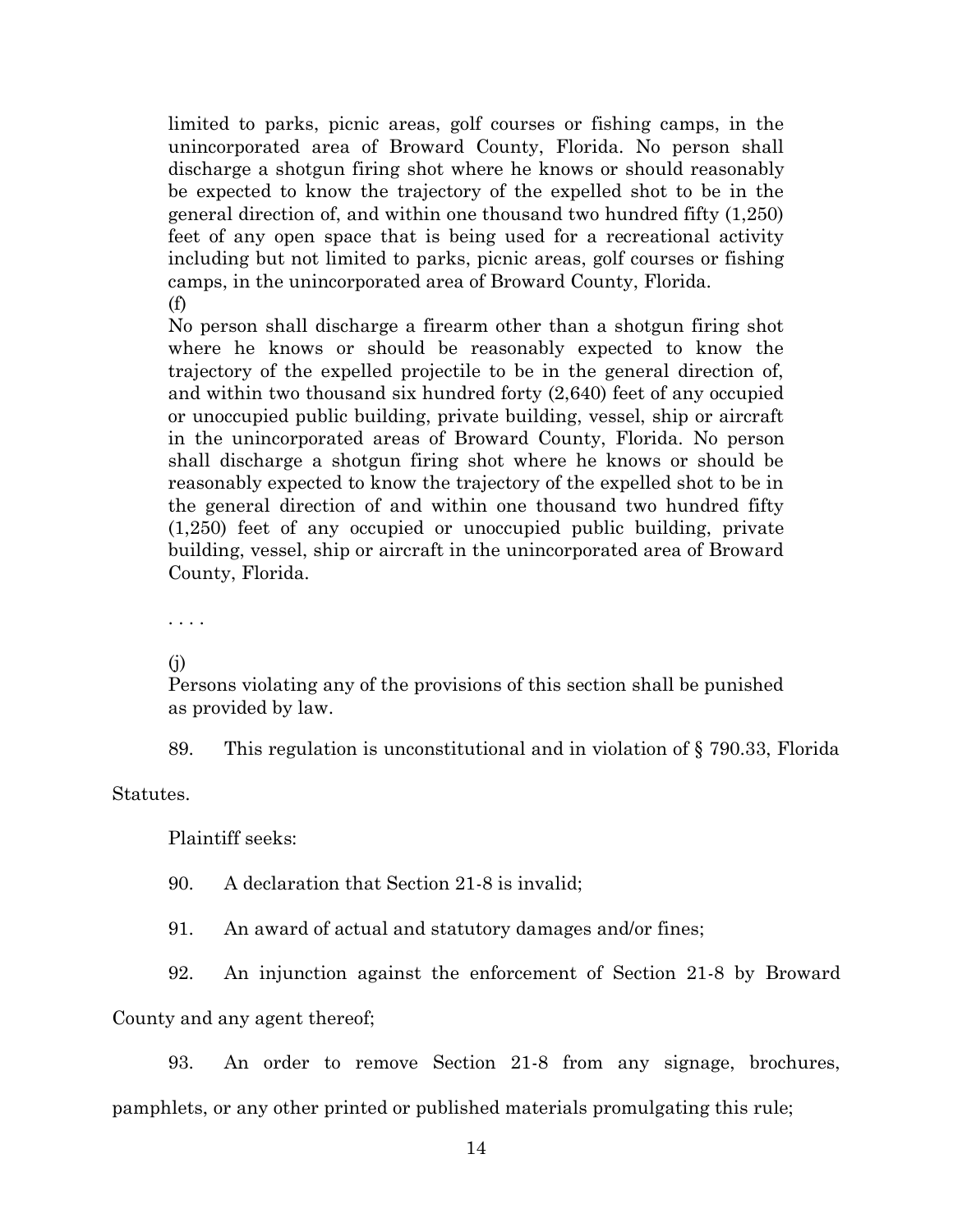94. An order requiring that the Defendants repeal Section 21-8;

95. A finding that the Defendants have knowingly and willfully violated the provisions of § 790.33, Florida Statutes;

96. An award of attorneys' fees and costs and all other relief deemed just and equitable.

## **COUNT IX DECLARATORY JUDGMENT**  (Pursuant to § 790.33, Florida Statutes)

97. Plaintiff re-alleges the allegations in paragraphs 1 through 96 as if set forth in full and further says:

98. This is an action for declaratory relief pursuant to § 790.33(f), Florida Statutes.

99. Plaintiff seeks a ruling of the Court on behalf of its membership that all parts of the Broward County code that regulate and purport to firearms and weapons are expressly and impliedly preempted.

100. Plaintiff's members will suffer material harm without a declaratory judgment as they will be denied the exercise of their right to bear arms as specifically authorized by Florida law.

101. Section 790.33(f), Florida Statutes, specifically authorizes Plaintiff to seek a declaratory judgment in this matter.

102. The Defendants continued promulgation of county codes regulating firearms, weapons, and ammunition leaves Plaintiff with no clear remedy other than a declaratory judgment that the Defendants are in violation of the preemption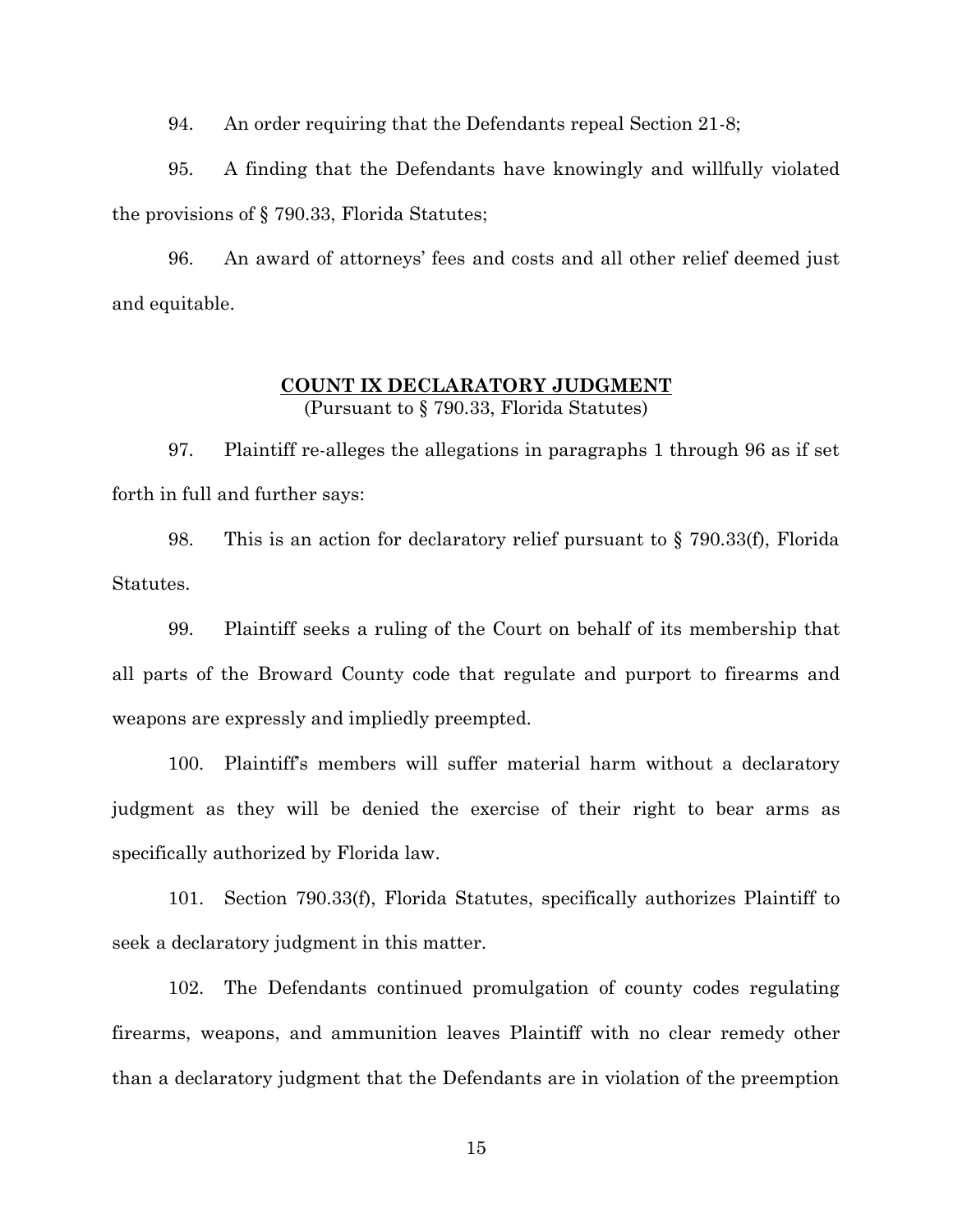statute, and an order requiring the Defendants to take corrective action to remedy their illegal ordinances and conduct.

Plaintiff requests an order:

103. Finding that any Broward County code and ordinance that regulates or purports to regulate firearms in a manner inconsistent with § 790.33 is null and void.

104. Award attorneys' fees and costs and all other relief deemed just and equitable.

### **COUNT X INJUNCTION AND WRIT OF MANDAMUS**

105. Plaintiff re-alleges the allegations in paragraphs 1 through 96 as if set forth in full and further says:

106. The Legislature has declared all regulation of firearms to be preempted by the Legislature, and has determined that local governments may not enact ordinances so regulating.

107. Broward County has continued the regulation of firearms and ammunition in the face of express preemption and is continually harming the members of Plaintiff Florida Carry, Inc.

108. The risk of assault or other physical force against the members of Florida Carry and the lack of any duty by Broward County to protect them is a harm which cannot be compensated solely by an award of money damages.

109. The Defendants have no reasonable basis for their enactment of rules regarding firearms and are unlikely to prevail on the merits.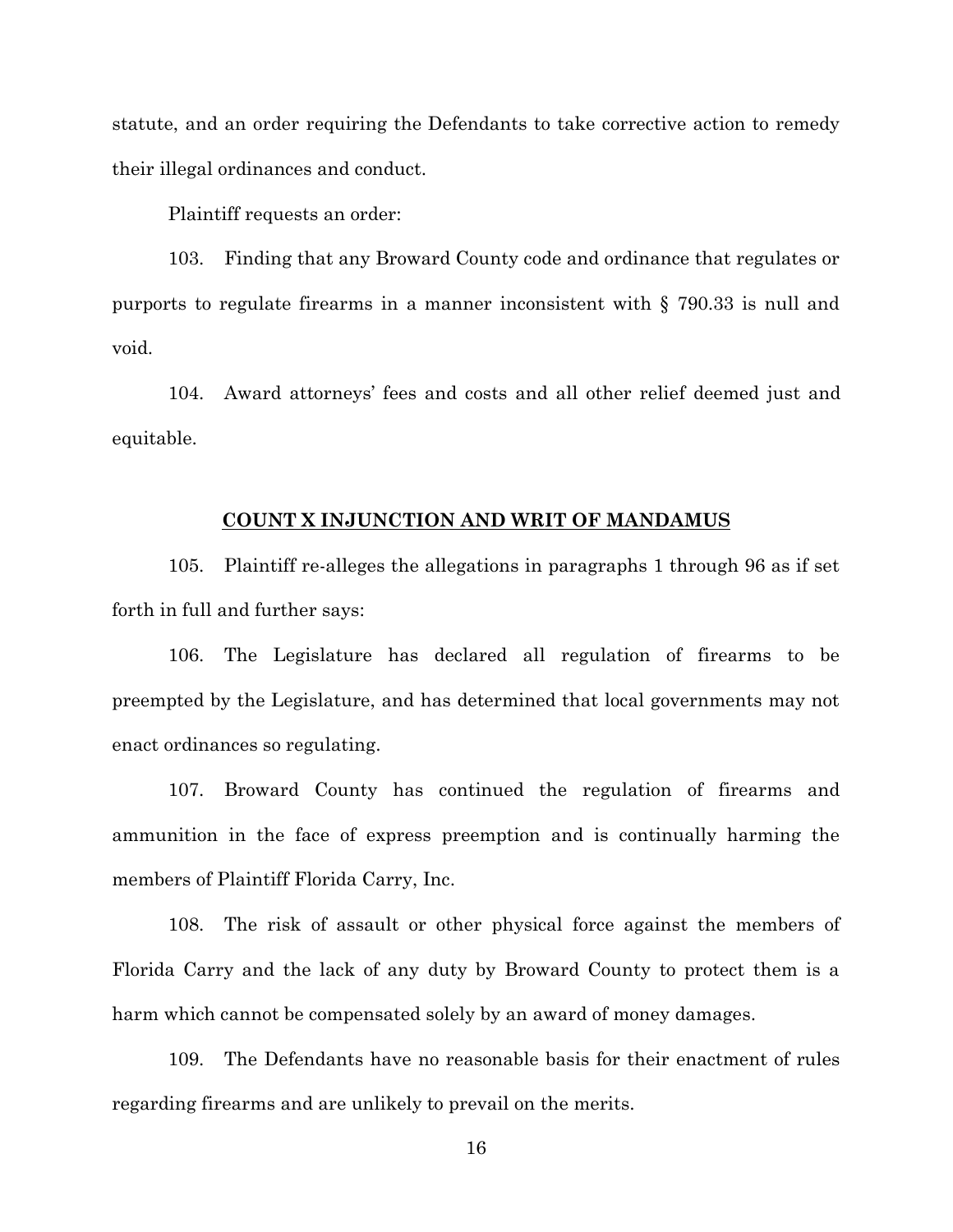110. The continued promulgation of misinformation regarding the Defendants in violation of state law leaves the citizens of Florida and members of Florida Carry without clear guidance as to their conduct and as to whether their rights under Florida law end when crossing into Broward County.

Plaintiff seeks an injunction against the Defendants prohibiting any enforcement of County regulations regarding the possession of firearms and weapons in a manner inconsistent with § 790.33, and an injunction and/or a writ of mandamus, ordering the Defendants:

111. To repeal all enjoined rules and regulations;

112. To replace all signage, brochures, pamphlets, and any other printed or published materials promulgating the enjoined statutes;

113. To eliminate any rule, regulation, or provision regarding the possession and/or use of firearms in all publications; and

114. All other relief deemed just and equitable.

#### **DEMAND FOR JURY TRIAL**

115. Plaintiff demands trial by jury on all issues.

Respectfully submitted,

**LAW OFFICE OF BENEDICT P. KUEHNE, P.A.** 100 S.E. 2nd St., Suite 3550 Miami, FL 33131-2154 T:305.789.5989/F:305.789.5987 mdavis@kuehnelaw.com ben.kuehne@kuehnelaw.com efiling@kuehnelaw.com